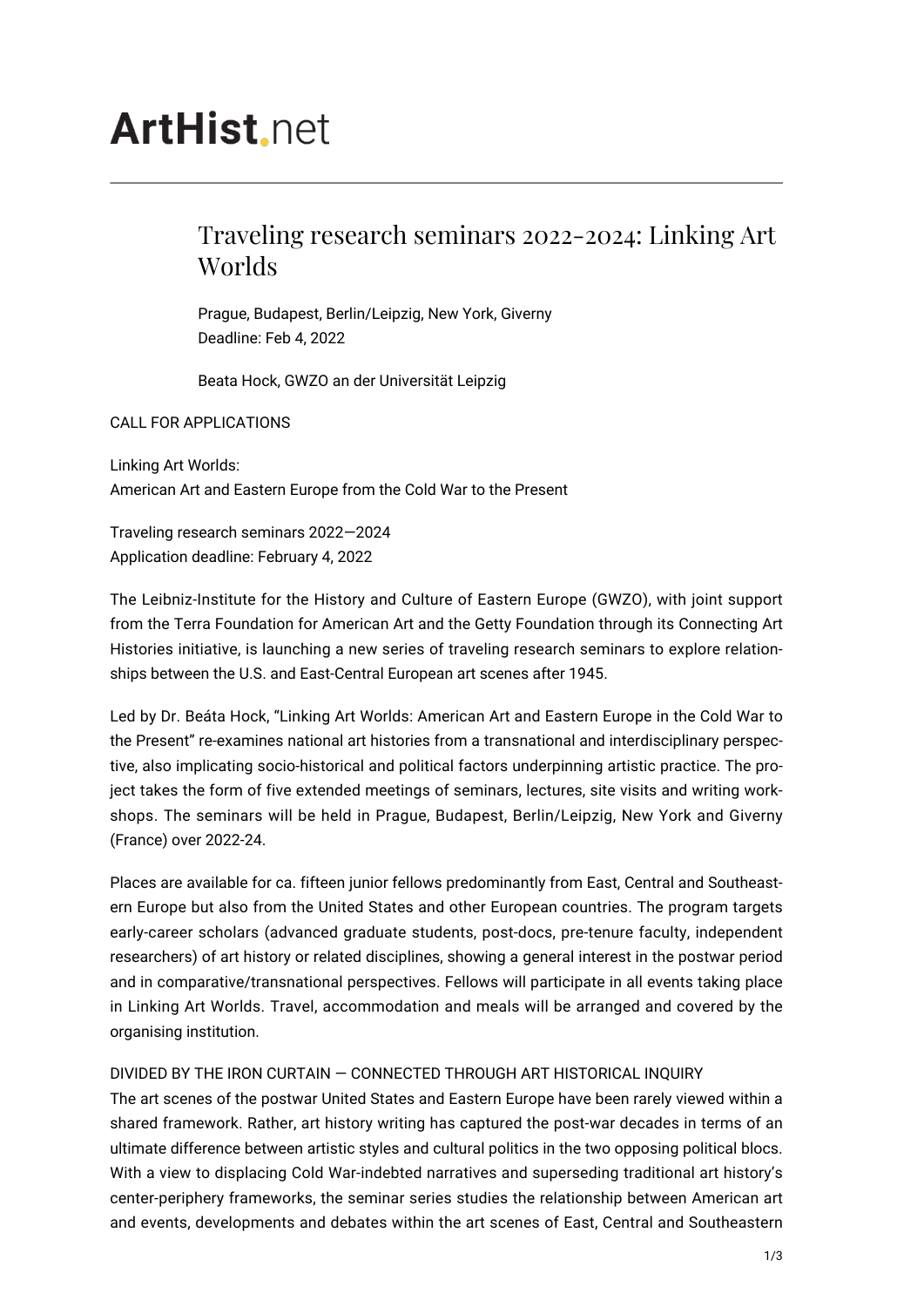Europe during the Cold War and in the post-socialist period. Exploring various "subtexts" defining art making both in North America and Eastern Europe, Linking Art Worlds sheds new light on telling differences and tease out hitherto lesser acknowledged parallels, connections, or synchronicities between the U.S. and East European contexts.

Reflecting on moments of direct encounter, such as artists' travels, exhibitions, and participation in communities that embraced thinking across borders, serves as the foundation for further explorations, encompassing comparative perspectives on a number of key themes:

- the multi-layered relation between art, politics, and ideologies (artists' political commitment vs. artistic and intellectual freedom; socially engaged art practices; cultural politics and cultural diplomacy; mainstreams and countercultures; renewing mechanisms of censorship; art under illiberal democracies)

- feminism/post-feminism and gendered artistic practices (pluralizing the Feminist Art Movement; female artists and the socialist way of women's emancipation; LGBTQ artistic and curatorial practices; the global right's anti-gender countermovement)

- race and ethnicity, critical whiteness, and decolonial thinking (identity politics and minority artists' access to representation; transcontinental solidarities "then and now"; Eastern Europe postcolonial?) STRUCTURE AND DATES

The Program consists of

• an opening symposium Location: PRAGUE Projected date: mid May 2022 (3 days)

• a series of three five-day long seminars Locations and projected dates: BUDAPEST early-mid September 2022 (5 days) BERLIN/LEIPZIG April 2023 (5 days) NEW YORK September 2023 (5 days)

• a writing retreat and authors' workshop Location: GIVERNY (France) Projected date: May 2024 (5 days)

Seminars are co-led by senior faculty John J. Curley, Ph.D. (Wake Forest University, NC), Dr. Tomáš Pospiszyl (Academy of Fine Arts, Prague) and Dr. Joshua Shannon (University of Maryland, TBC).

### HOW TO APPLY

To apply, submit the following documents as a single file to transfo89@leibniz-gwzo.de by Friday 4 February 2022. Please put "Application Linking Art Worlds" in the subject line of the email.

1. a short CV, clearly indicating your name, email address, institutional affiliation, position, postal